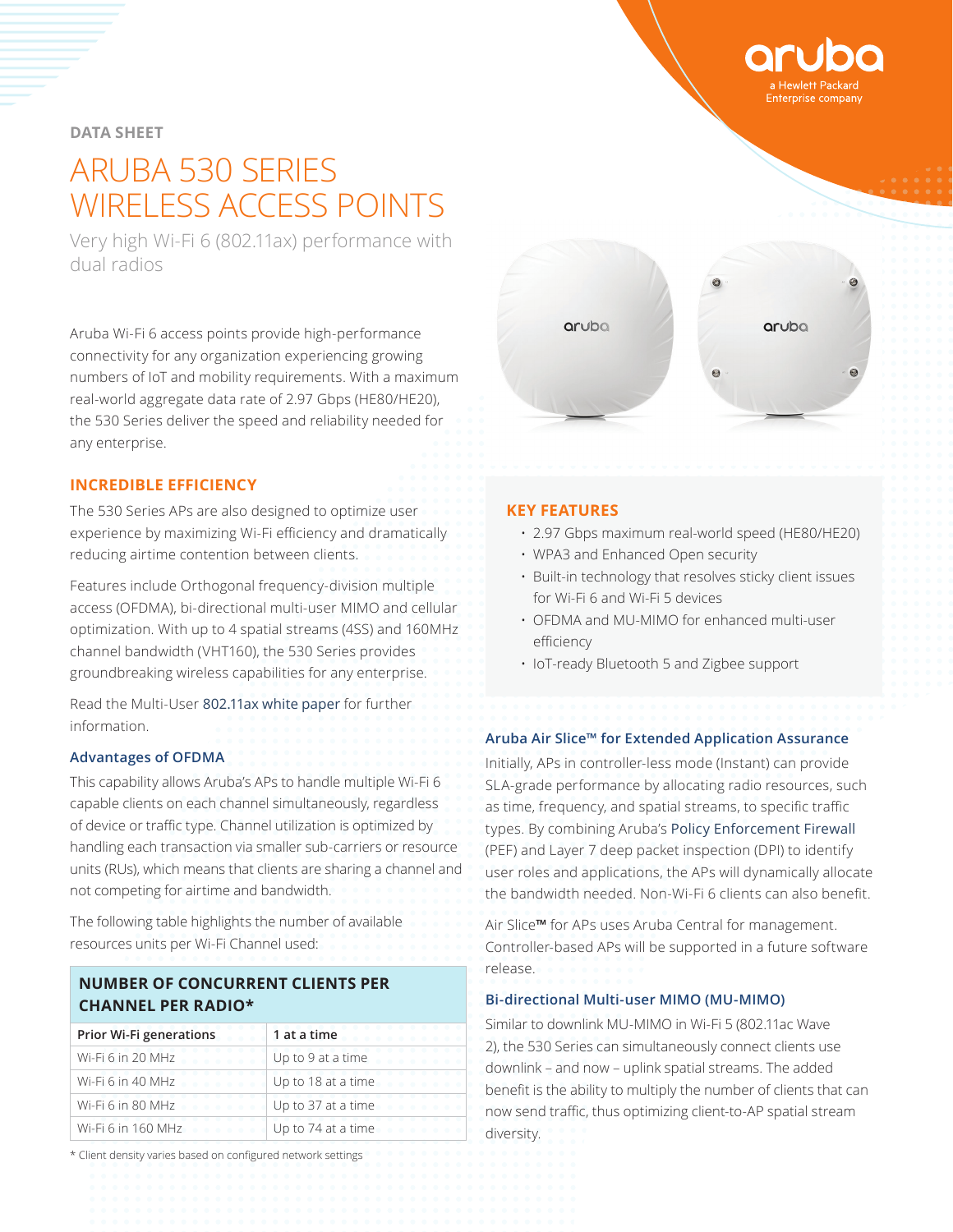Aruba's patented AI-powered ClientMatch technology eliminates sticky client issues by placing Wi-Fi 6 capable devices on the best available AP. Session metrics are used to steer mobile devices to the best AP based on available bandwidth, types of applications being used and traffic type – even as users roam.

#### **Aruba Advanced Cellular Coexistence (ACC)**

This feature uses built-in filtering to automatically minimize the impact of interference from cellular networks, distributed antenna systems (DAS), and commercial small cell or femtocell equipment.

#### **Intelligent Power Monitoring (IPM)**

Aruba APs continuously monitor and report hardware energy consumption. They can also be configured to enable or disable capabilities based on available PoE power – ideal when wired switches have exhausted their power budget.

## **IOT PLATFORM CAPABILITIES**

Like all Aruba Wi-Fi 6 APs, the 530 Series includes an integrated Bluetooth 5 and 802.15.4 radio (for Zigbee support) to simplify deploying and managing IoT-based location services, asset tracking services, security solutions and IoT sensors. This allows organizations to leverage the 530 Series as an IoT platform, which eliminates the need for an overlay infrastructure and additional IT resources.

#### **Target Wake Time (TWT)**

Ideal for IoTs that communicate infrequently, TWT establishes a schedule for when clients need to communicate with an AP. This helps improve client power savings and reduces airtime contention with other clients.

## **ARUBA SECURE INFRASTRUCTURE**

The Aruba 530 Series includes components of Aruba's 360 Secure Fabric to help protect user authentication and wireless traffic. Select capabilities include:

## **WPA3 and Enhanced Open**

Support for stronger encryption and authentication is provided via the latest version of WPA for enterprise protected networks. Enhanced Open offers seamless new protection for users connecting to open networks where each session is automatically encrypted to protect user passwords and data on guest networks.

#### **WPA2-MPSK**

MPSK enables simpler passkey management for WPA2 devices – should the Wi-Fi password on one device or device type change, no additional changes are needed for other devices. Requires ClearPass Policy Manager.

#### **VPN Tunnels**

In Remote AP (RAP) and IAP-VPN deployments, the Aruba 530 Series can be used to establish a secure SSL/IPSec VPN tunnel to a Mobility Controller that is acting as a VPN concentrator.

#### **Trusted Platform Module (TPM)**

For enhanced device assurance, all Aruba APs have an installed TPM for secure storage of credentials and keys, and boot code.

#### **SIMPLE AND SECURE ACCESS**

To simplify policy enforcement, the Aruba 530 Series uses Aruba's policy enforcement firewall (PEF) feature to encapsulate all traffic from the AP to the Mobility Controller (or Gateway) for end-to-end encryption and inspection. Policies are applied based on user role, device type, applications, and location. This reduces the manual configuration of SSIDs, VLANs and ACLs. PEF also serves as the underlying technology for Aruba [Dynamic Segmentation](https://www.arubanetworks.com/solutions/dynamic-segmentation/).

## **HIGH-DENSITY CONNECTIVITY**

Like the higher-end 550 Series AP, each 530 Series AP provides connectivity for a maximum of 1024 associated clients per radio (2048 in total). In real-world scenarios, the maximum recommended client density is dependent on environmental conditions.

#### **Flexible operation and management**

A unique feature of Aruba APs is the ability to operate in either controllerless (Instant) or controller-based mode.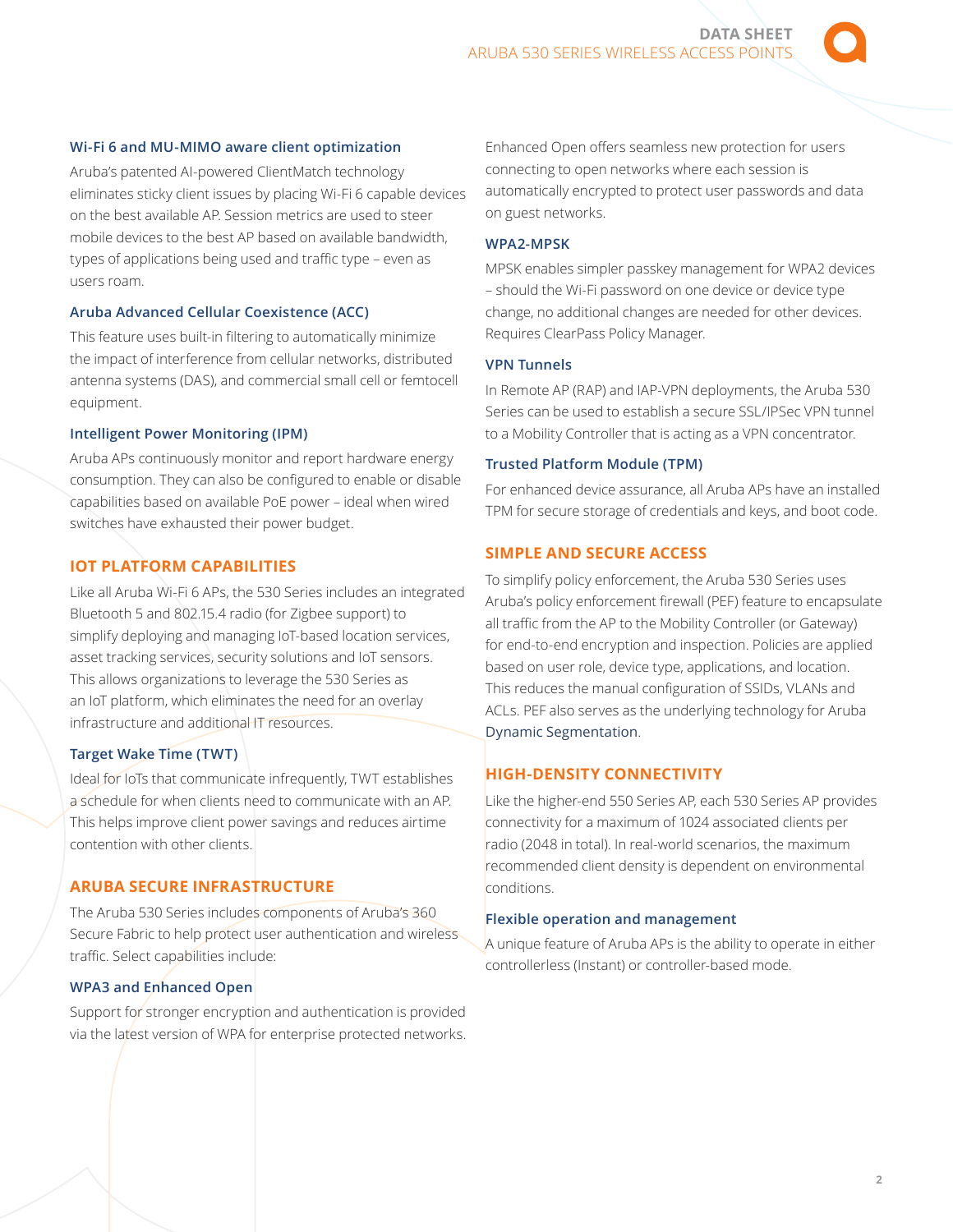#### **Controller-less (Instant) mode**

In controllerless mode, one AP serves as a virtual controller for the entire network. Learn more about Instant mode in this [technology brief](https://www.arubanetworks.com/assets/tg/TB_Instant-Wi-Fi.pdf).

#### **Mobility Controller mode**

For optimized network performance, roaming and security, APs tunnel all traffic to a mobility controller for centrally managed traffic forwarding and segmentation, data encryption, and policy enforcement. Learn more in the [ArubaOS datasheet](https://www.arubanetworks.com/assets/ds/DS_ArubaOS.pdf).

#### **Management options**

Available management solutions include Aruba Central (cloudmanaged) or Aruba AirWave – a multi-vendor on-premises management solution.

For large installations across multiple sites, APs can be factoryshipped and can be activated with Zero Touch Provisioning through Aruba Central or AirWave. This reduces deployment time, centralizes configuration, and helps manage inventory.

## **ADDITIONAL WI-FI FEATURES**

Each AP also includes the following standards-based technologies:

#### **Transmit beamforming (TxBF)**

Increased signal reliability and range

#### **Passpoint Wi-Fi (Release 2) (Hotspot 2.0)**

Seamless cellular-to-Wi-Fi carryover for guests

## **Dynamic Frequency Selection (DFS)**

Optimized use of available RF spectrum

#### **Maximum Ratio Combining (MRC)**

Improved receiver performance

#### **Cyclic Delay/Shift Diversity (CDD/CSD)**

Greater downlink RF performance

#### **Space-Time Block Coding**

Increased range and improved reception

#### **Low-Density Parity Check (LDPC)**

High-efficiency error correction for increased throughput

#### **SPECIFICATIONS**

#### **Hardware variants**

- AP-534: External antenna models
- AP-535: Internal antenna models

#### **Wi-Fi radio specifications**

- AP type: Indoor, dual radio, 5GHz and 2.4GHz 802.11ax 4x4 MIMO
- 5GHz radio: Four spatial stream Single User (SU) MIMO for up to 2.4Gbps wireless data rate with individual 4SS HE80 (or 2SS HE160) 802.11ax client devices, or with four 1SS or two 2SS HE80 802.11ax MU-MIMO capable client devices simultaneously
- 2.4GHz radio: Four spatial stream Single User (SU) MIMO for up to 1,147Mbps (574Mbps) wireless data rate with individual 4SS HE40 (HE20) 802.11ax client devices or with two 2SS HE40 (HE20) 802.11ax MU-MIMO capable client devices simultaneously
- Support for up to 1,024 associated client devices per radio, and up to 16 BSSIDs per radio
- Supported frequency bands (country-specific restrictions apply):
	- **-** 2.400 to 2.4835GHz
	- **-** 5.150 to 5.250GHz
	- **-** 5.250 to 5.350GHz
	- **-** 5.470 to 5.725GHz
	- **-** 5.725 to 5.850GHz
- Available channels: Dependent on configured regulatory domain
- Dynamic frequency selection (DFS) optimizes the use of available RF spectrum
- Supported radio technologies:
	- **-** 802.11b: Direct-sequence spread-spectrum (DSSS)
	- **-** 802.11a/g/n/ac: Orthogonal frequency-division multiplexing (OFDM)
	- **-** 802.11ax: Orthogonal frequency-division multiple access (OFDMA) with up to 37 resource units (for an 80MHz channel)
- Supported modulation types:
	- **-** 802.11b: BPSK, QPSK, CCK
	- **-** 802.11a/g/n: BPSK, QPSK, 16-QAM, 64-QAM, 256-QAM (proprietary extension)
	- **-** 802.11ac: BPSK, QPSK, 16-QAM, 64-QAM, 256-QAM, 1024-QAM (proprietary extension)
	- **-** 802.11ax: BPSK, QPSK, 16-QAM, 64-QAM, 256-QAM, 1024-QAM
- 802.11n high-throughput (HT) support: HT20/40
- 802.11ac very high throughput (VHT) support: VHT20/40/80/160
- 802.11ax high efficiency (HE) support: HE20/40/80/160
- Supported data rates (Mbps):
	- **-** 802.11b: 1, 2, 5.5, 11
	- **-** 802.11a/g: 6, 9, 12, 18, 24, 36, 48, 54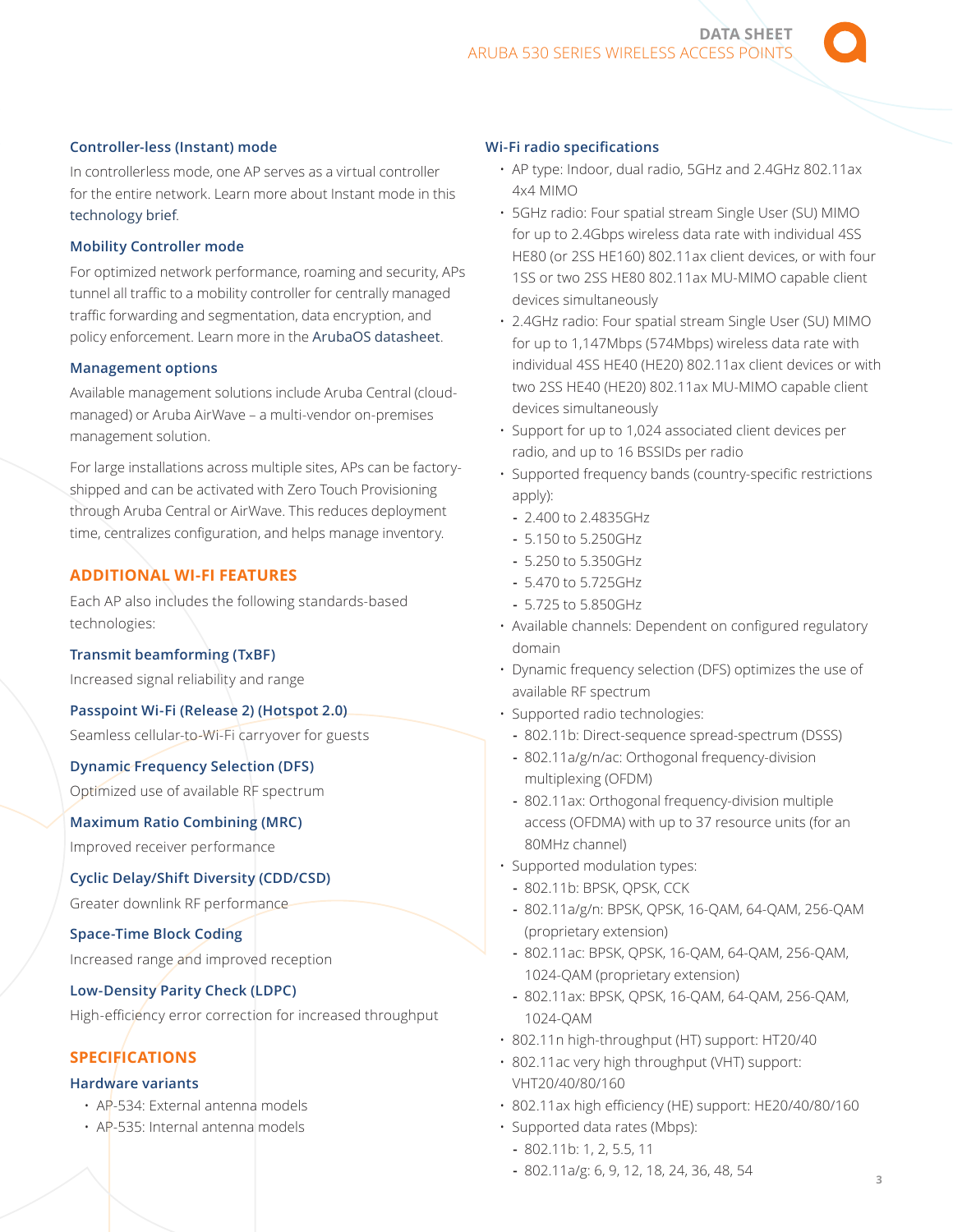**DATA SHEET**  ARUBA 530 SERIES WIRELESS ACCESS POINT

- **-** 802.11n: 6.5 to 600 (MCS0 to MCS31, HT20 to HT40), 800 with 256-QAM
- **-** 802.11ac: 6.5 to 1,733 (MCS0 to MCS9, NSS = 1 to 4, VHT20 to VHT160), 2,166 with 1024-QAM
- **-** 802.11ax (2.4GHz): 3.6 to 1,147 (MCS0 to MCS11, NSS = 1 to 4, HE20 to HE40)
- **-** 802.11ax (5GHz): 3.6 to 2,402 (MCS0 to MCS11, NSS = 1 to 4, HE20 to HE160)
- 802.11n/ac/ax packet aggregation: A-MPDU, A-MSDU
- Transmit power: Configurable in increments of 0.5 dBm
- Maximum (aggregate, conducted total) transmit power (limited by local regulatory requirements):
- **-** 2.4 GHz band: +24 dBm (18dBm per chain)
- **-** 5 GHz band: +24 dBm (18 dBm per chain)
- **-** Note: conducted transmit power levels exclude antenna gain. For total (EIRP) transmit power, add antenna gain.
- Advanced Cellular Coexistence (ACC) minimizes the impact of interference from cellular networks
- Maximum ratio combining (MRC) for improved receiver performance
- Cyclic delay/shift diversity (CDD/CSD) for improved downlink RF performance
- Space-time block coding (STBC) for increased range and improved reception
- Low-density parity check (LDPC) for high-efficiency error correction and increased throughput
- Transmit beam-forming (TxBF) for increased signal reliability and range
- 802.11ax Target Wait Time (TWT) to support low-power client devices

## **Wi-Fi antennas**

- AP-534: Four (female) RP-SMA connectors for external dual band antennas (A0 through A3, corresponding with radio chains 0 through 3). Worst-case internal loss between radio interface and external antenna connectors (due to diplexing circuitry): 0.8dB in 2.4GHz and 1.3dB in 5GHz.
- AP-535: Four integrated dual-band downtilt omnidirectional antennas for 4x4 MIMO with peak antenna gain of 3.5dBi in 2.4GHz and 5.4dBi in 5GHz. Built-in antennas are optimized for horizontal ceiling mounted orientation of the AP. The downtilt angle for maximum gain is roughly 30 degrees.
- **-** A mix of horizontally and vertically polarized antenna elements is used
- **-** Combining the patterns of each of the antennas of the MIMO radios, the peak gain of the combined, average pattern is 1.9dBi in 2.4GHz and 3.5dBi in 5GHz.

#### **Other interfaces**

- E0, E1: HPE SmartRate port (RJ-45, maximum negotiated speed 5Gbps)
	- **-** Auto-sensing link speed (100/1000/2500/5000BASE-T) and MDI/MDX
	- **-** 2.5Gbps and 5Gbps speeds comply with NBase-T and 802.3bz specifications
	- **-** POE-PD: 48Vdc (nominal) 802.3at/bt POE (class 4 or higher)
	- **-** 802.3az Energy Efficient Ethernet (EEE)
- Link aggregation (LACP) support between both network ports for redundancy and increased capacity
- POE power can be drawn from either port (single source, or set to prioritize) or both ports simultaneously (set to combine) When set to prioritize, the AP draws power from E0 and may failover to E1.
- DC power interface: 48Vdc (nominal, +/- 5%), accepts 1.35mm/3.5mm center-positive circular plug with 9.5mm length
- USB 2.0 host interface (Type A connector) **-** Capable of sourcing up to 1A / 5W to an attached device
- Bluetooth 5.0 Low Energy (BLE5.0) and Zigbee (802.15.4) radio (2.4GHz)
	- **-** BLE: up to 8dBm transmit power (class 1) and -95dBm receive sensitivity
	- **-** Zigbee: up to 8dBm transmit power and 99dBm receive sensitivity
	- **-** Integrated vertically polarized omnidirectional antenna with roughly 30 degrees downtilt and peak gain of 3.1dBi (AP-535) or 5.0dBi (AP-534)
- Visual indictors (two multi-color LEDs): for System and Radio status
- Reset button: factory reset, LED mode control (normal/off)
- Serial console interface (proprietary, micro-B USB physical jack)
- Kensington security slot

#### **Power sources and power consumption**

- The AP supports direct DC power and Power over Ethernet (POE; on port E0 and/or E1)
- When POE power is supplied to both Ethernet ports, the AP can be configured to combine or prioritize power sources
- When both DC and POE power sources are available, DC power takes priority over POE
- Power sources are sold separately; see the ordering Information section below for details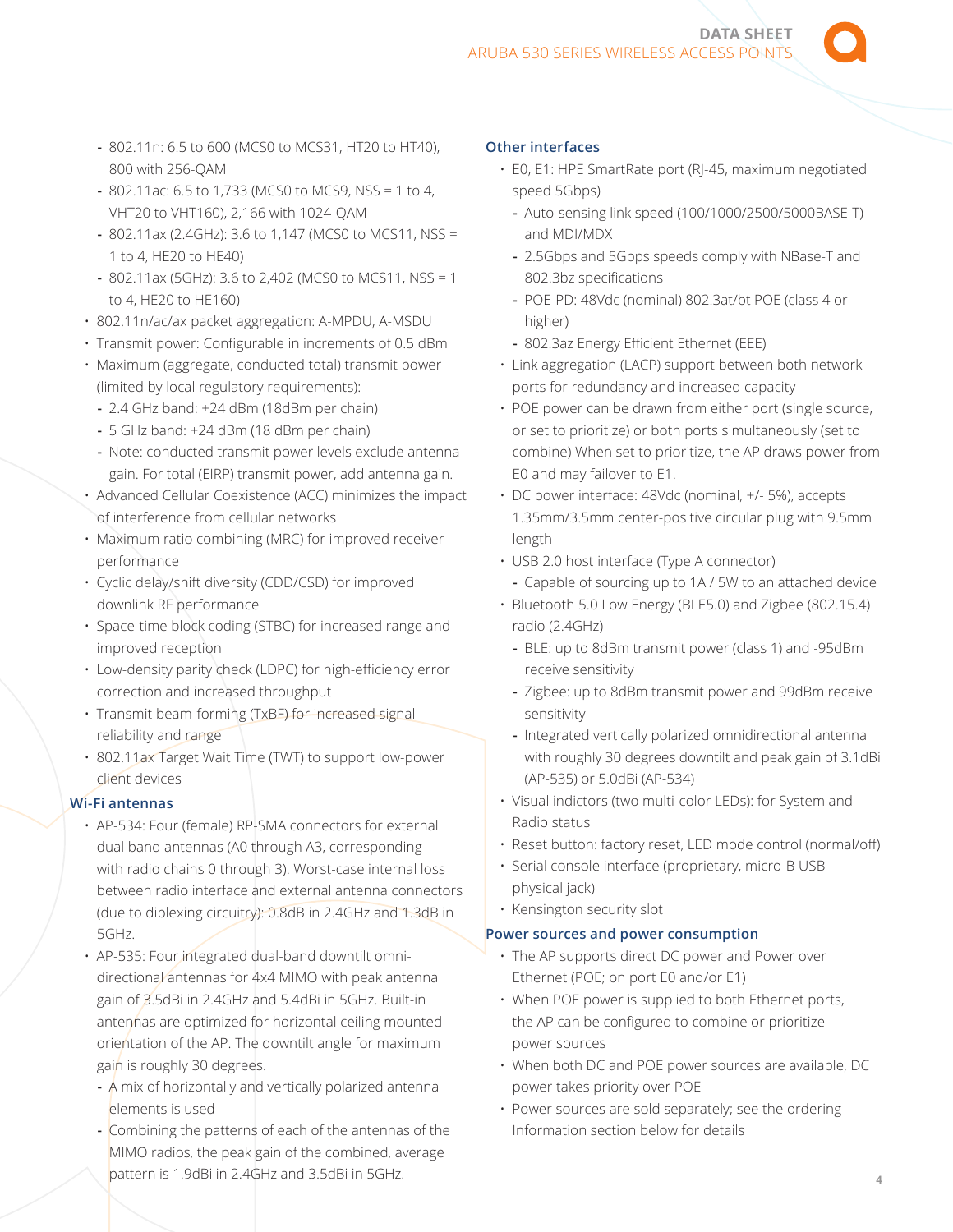- When powered by DC, 802.3bt (class 5) POE or 2x 802.3at (class 4) POE, the AP will operate without restrictions.
- When powered by 1x 802.3at (class 4) POE and with the IPM feature disabled, the AP will disable the USB port and disable the other Ethernet port. In the same configuration but with IPM enabled, the AP will start up in unrestricted mode, but may dynamically apply restrictions depending on the POE budget and actual power. The feature restrictions and order can be programmed.
- Operating the AP with an 802.3af (class 3 or lower) POE source is not supported.
- Maximum (worst-case) power consumption:
- **-** DC powered: 23.3W
- **-** POE powered (802.3bt or dual 802.3at): 26.4W
- **-** POE powered (802.3at, IPM disabled): 23.3W
- **-** All numbers above are without an external USB device connected. When sourcing the full 5W power budget
- to such a device, the incremental (worst-case) power consumption for the AP is up to 5.7W ( POE powered) or 5.5W ( DC powered).
- Maximum (worst-case) power consumption in idle mode: 13.3W ( POE) or 14.3W (DC)
- Maximum (worst-case) power consumption in deep-sleep mode: 3.8W (POE) or 3.6W (DC)

### **Mounting details**

A mounting bracket has been pre-installed on the back of the AP. This bracket is used to secure the AP to any of the mount kits (sold separately); see the ordering Information section below for details.

## **Mechanical specifications**

- Dimensions/weight (AP-535; unit, excluding mount bracket):
- **-** 240mm (W) x 240mm (D) x 57mm (H) / 9.4" (W) x 9.4" (D)  $x 2.2$ " (H)
- **-** 1,270g / 44.8oz
- Dimensions/weight (AP-535; shipping):
	- **-** 285mm (W) x 300mm (D) x 105mm (H) / 11.2" (W) x  $11.9''$  (D)  $\times$  4.1" (H)
	- **-** 1,930g / 68.1oz

## **Environmental specifications**

- Operating conditions
	- **-** Temperature: 0C to +50C / +32F to +122F
	- **-** Humidity: 5% to 93% non-condensing
	- **-** AP is plenum rated for use in air-handling spaces
	- **-** ETS 300 019 class 3.2 environments
- Storage and transportation conditions
	- **-** Temperature: -40C to +70C / -40F to +158F
	- **-** Humidity: 5% to 93% non-condensing
	- **-** ETS 300 019 classes 1.2 and 2.3 environments

#### **Reliability**

Mean Time Between Failure (MTBF): 995,000hrs (114yrs) at +25C operating temperature.

## **Regulatory compliance**

- FCC/ISED
- CE Marked
- RED Directive 2014/53/EU
- EMC Directive 2014/30/EU
- Low Voltage Directive 2014/35/EU
- UL/IEC/EN 60950
- EN 60601-1-1, EN60601-1-2

For more country-specific regulatory information and approvals, please see your Aruba representative.

#### **Regulatory model numbers**

- AP-534: APIN0534
- AP-535: APIN0535

#### **Certifications**

- UL2043 plenum rating
- Wi-Fi Alliance:
	- **-** Wi-Fi CERTIFIED a, b, g, n, ac
	- **-** Wi-Fi CERTIFIED 6 (ax)
	- **-** WPA, WPA2 and WPA3 Enterprise with CNSA option, Personal (SAE), Enhanced Open ( OWE)
	- **-** WMM, WMM-PS, Wi-Fi Vantage, W-Fi Agile Multiband
	- **-** Passpoint (release 2)
- Bluetooth SIG

## **WARRANTY**

[Aruba's hardware limited lifetime warranty.](https://www.arubanetworks.com/support-services/product-warranties/)

## **MINIMUM OPERATING SYSTEM SOFTWARE VERSIONS**

ArubaOS and Aruba InstantOS 8.5.0.0 (with some restrictions). For unrestricted operation, use 8.6.0.0 or later.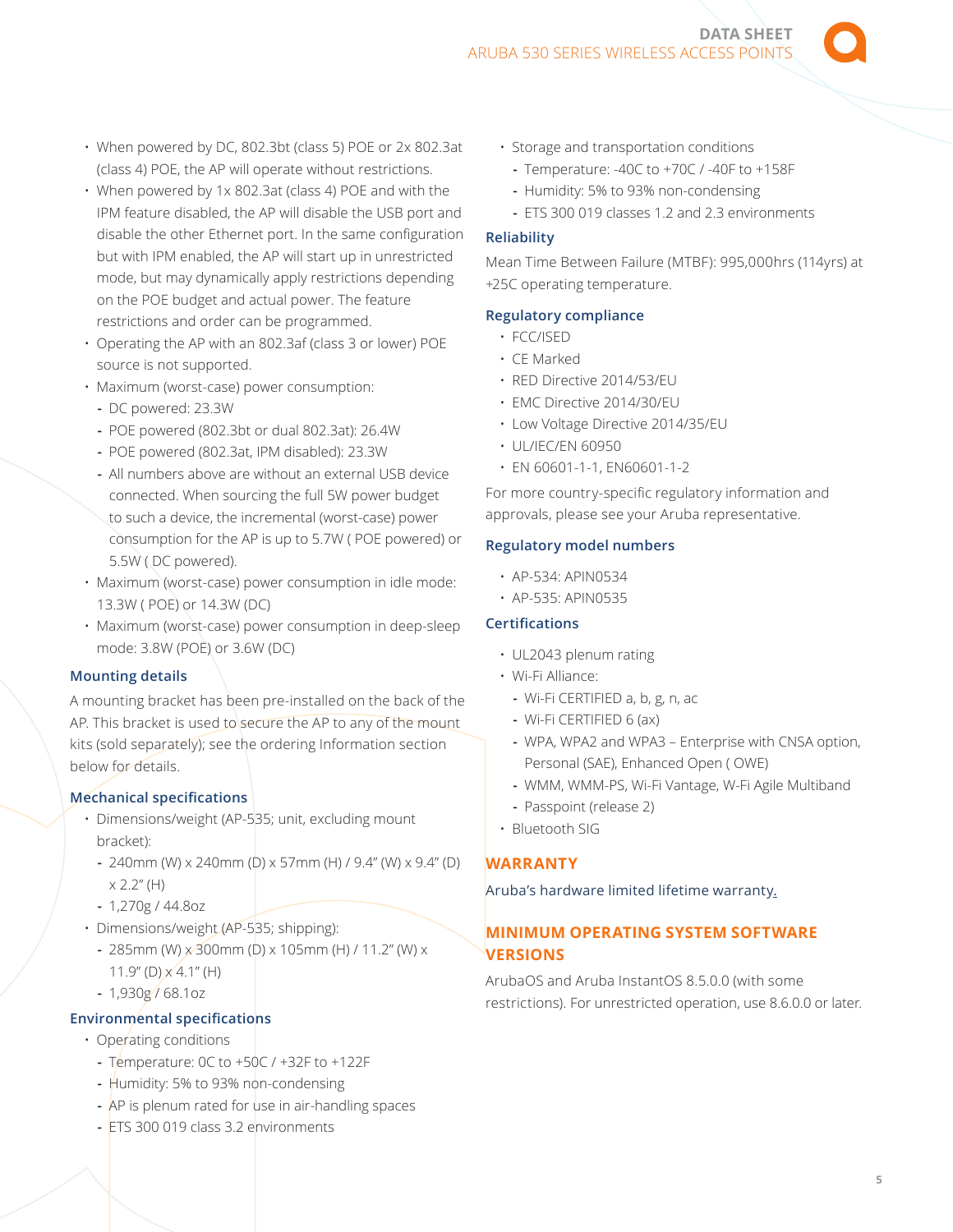

## **RF PERFORMANCE TABLE**

| <b>Band, rate</b>     | <b>Maximum transmit power (dBm)</b><br>per transmit chain | <b>Receiver sensitivity (dBm)</b><br>per receive chain |
|-----------------------|-----------------------------------------------------------|--------------------------------------------------------|
| 2.4GHz, 802.11b       |                                                           |                                                        |
| 1Mbps                 | 18                                                        | $-96$                                                  |
| 11Mbps                | 18                                                        | $-88$                                                  |
| 2.4GHz, 802.11g       |                                                           |                                                        |
| 6Mbps                 | 18                                                        | -93                                                    |
| 54Mbps                | 17                                                        | $-75$                                                  |
| 2.4GHz, 802.11n HT20  |                                                           |                                                        |
| MCS0                  | 18                                                        | -93                                                    |
| MCS7                  | 16                                                        | $-75$                                                  |
| 2.4GHz, 802.11ax HE20 |                                                           |                                                        |
| MCS0                  | 18                                                        | $-92$                                                  |
| MCS11                 | 14                                                        | $-62$                                                  |
| 5GHz, 802.11a         |                                                           |                                                        |
| 6Mbps                 | 18                                                        | -93                                                    |
| 54Mbps                | 17                                                        | $-75$                                                  |
| 5GHz, 802.11n HT20    |                                                           |                                                        |
| MCS0                  | 18                                                        | -93                                                    |
| MCS7                  | 16                                                        | $-73$                                                  |
| 5GHz, 802.11n HT40    |                                                           |                                                        |
| MCS0                  | 18                                                        | $-90$                                                  |
| MCS7                  | 16                                                        | $-70$                                                  |
| 5GHz, 802.11ac VHT20  |                                                           |                                                        |
| MCS0                  | 18                                                        | -93                                                    |
| MCS9                  | 16                                                        | $-68$                                                  |
| 5GHz, 802.11ac VHT40  |                                                           |                                                        |
| MCS0                  | 18                                                        | -90                                                    |
| MCS9                  | 16                                                        | $-65$                                                  |
| 5GHz, 802.11ac VHT80  |                                                           |                                                        |
| MCS0                  | 18                                                        | $-87$                                                  |
| MCS9                  | 16                                                        | $-62$                                                  |
| 5GHz, 802.11ac VHT160 |                                                           |                                                        |
| MCS0                  | 18                                                        | $-84$                                                  |
| MCS9                  | 16                                                        | $-59$                                                  |
| 5GHz, 802.11ax HE20   |                                                           |                                                        |
| MCS0                  | 18                                                        | $-90$                                                  |
| MCS11                 | 14                                                        | $-60$                                                  |
| 5GHz, 802.11ax HE40   |                                                           |                                                        |
| MCS0                  | 18                                                        | $-87$                                                  |
| MCS11                 | 14                                                        | $-57$                                                  |
| 5GHz, 802.11ax HE80   |                                                           |                                                        |
| MCSO                  | 18                                                        | $-84$                                                  |
| MCS11                 | 14                                                        | $-54$                                                  |
| 5GHz, 802.11ax HE160  |                                                           |                                                        |
| MCS0                  | 18                                                        | $-81$                                                  |
| MCS11                 | 13                                                        | $-51$                                                  |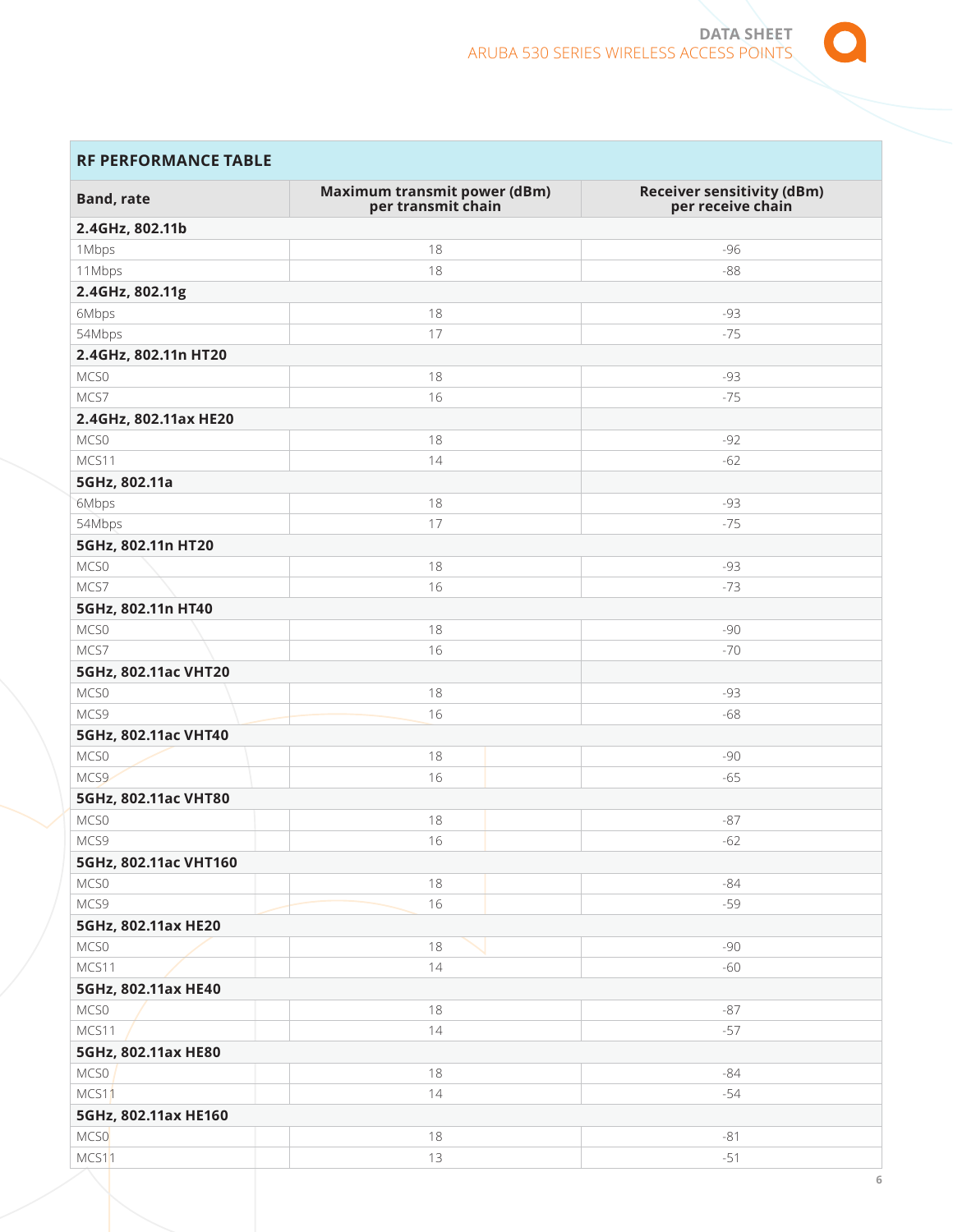## **ANTENNA PATTERNS**

## **Horizontal planes (top view)**

Showing azimuth (0 degrees) and 30 degrees downtilt patterns (averaged patterns for all applicable antennas)



## **Vertical (elevation) planes (side view, AP facing down)**

Showing side view with AP rotated 0 and 90 degrees (averaged patterns for all applicable antennas)



-2.45GHz WiFi (R1) Average Elevation 0 -2.45GHz WiFi (R1) Average Elevation 90

#### **2.45GHz Wi-Fi (antennas 0, 1, 2, 3)**



-5.5GHz WiFi (RO) Average Elevation 0 -S.5GHz WiFi (RO) Average Elevation 90

#### **5.5GHz Wi-Fi (antennas 0, 1, 2, 3)**